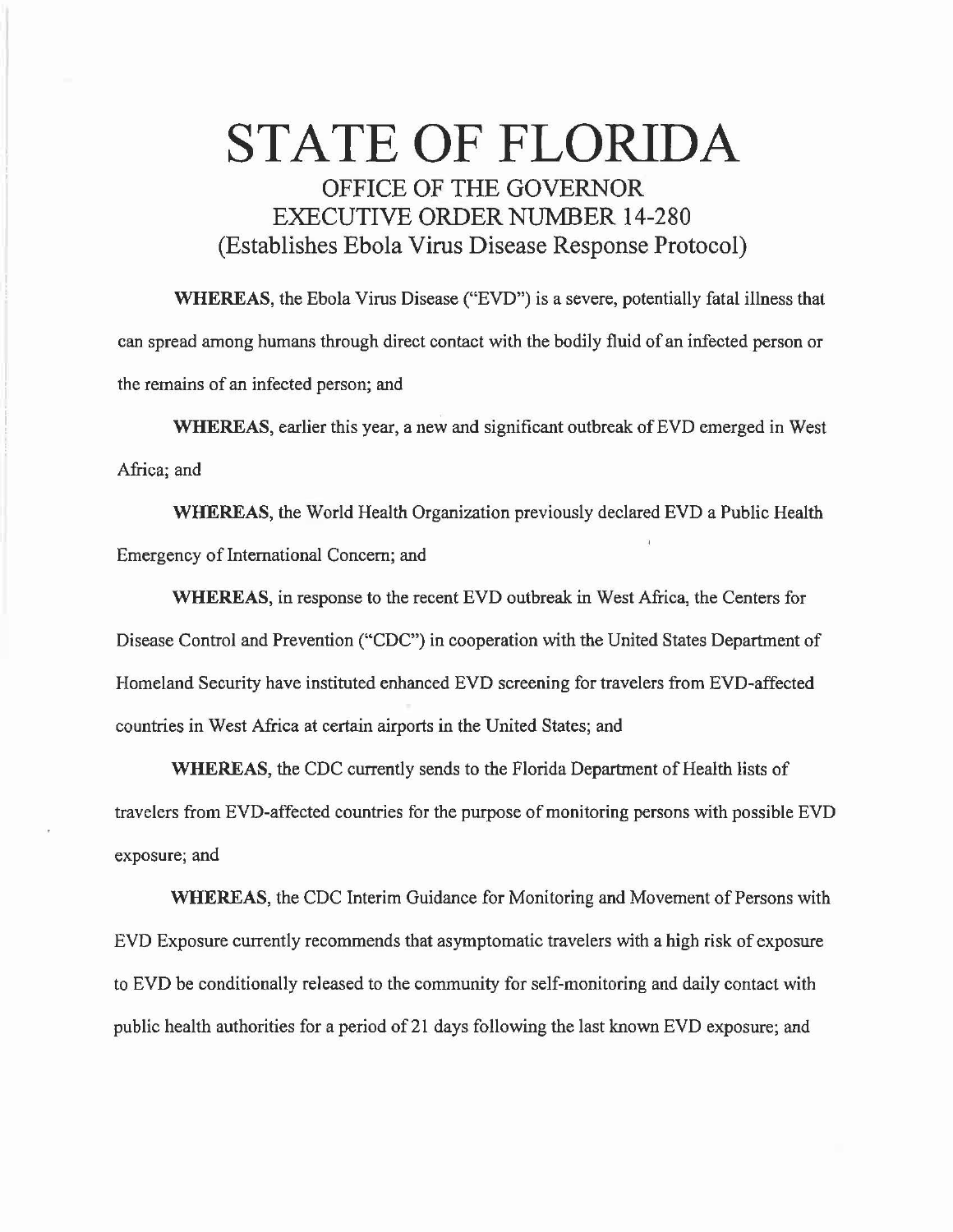**WHEREAS,** the CDC Interim Guidance also currently recommends that asymptomatic travelers with no known exposure to EVD engage in self-monitoring through twice daily temperature checks for a period of 21 days after leaving the EVD-affected country; and

**WHEREAS,** it is necessary and appropriate to take action to ensure that EVO remains controlled, and that residents of Florida remain safe and secure;

**NOW, THEREFORE, I, RICK SCOTT,** as Governor of Florida, by virtue of the authority vested in me by Article IV, Section (1)(a) of the Florida Constitution, and all other applicable laws, do hereby promulgate the following Executive Order, to take immediate effect:

Section **1.** The Florida Department of Health will actively monitor all asymptomatic travelers with no known exposure to EVO who are identified by the CDC as being located in Florida for a period of 21 days after leaving the EVD-affected country. Active monitoring by the Florida Department of Health will include at least the following:

A. An in-person risk assessment within 12 hours of the traveler's arrival in Florida.

B. Twice daily, in-person temperature checks of the traveler.

Section 2. The Florida Department of Health, pursuant to its authority in section 3 81. 00315( 4 ), Florida Statutes, will quarantine all high-risk travelers from EVD-affected countries in West Africa who are identified by the CDC as being located in Florida for a period of 21 days following last known EVD exposure.

Section 3. I hereby direct the Florida Department of Health to make its own determinations as to quarantine and other necessary public health interventions as permitted under Florida law.